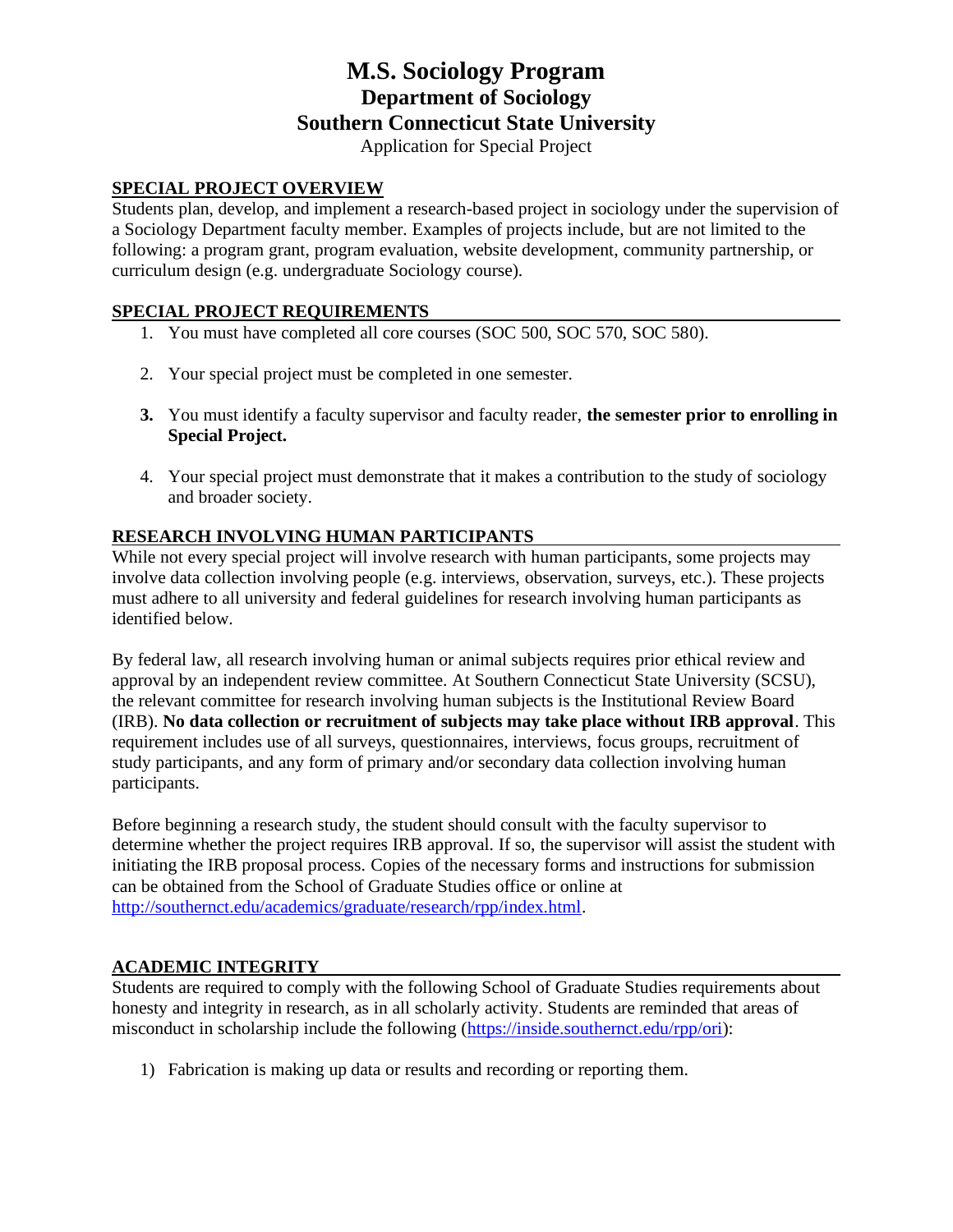# **M.S. Sociology Program Department of Sociology Southern Connecticut State University**

Application for Special Project

- 2) Falsification is manipulating research materials, equipment, or processes, or changing or omitting data or results such that the research is not accurately represented in the research record.
- 3) Plagiarism is the appropriation of another person's ideas, processes, results, or words without giving appropriate credit.
- 4) Research misconduct does not include honest error or differences of opinion.

Violations of the requirements for integrity of scholarship shall result in a failing grade for the Special Project and dismissal from the Graduate School.

#### **THE FINER MODEL**

Special projects should be designed according to the F-I-N-E-R model:

| F | <b>FEASIBLE</b>    | Doable<br>Affordable in time and money<br>Manageable in scope                                                                                       |
|---|--------------------|-----------------------------------------------------------------------------------------------------------------------------------------------------|
|   | <b>INTERESTING</b> | Getting the answer is intriguing to peers<br>Getting the answer is intriguing to scientific<br>community<br>Getting the answer is intriguing to YOU |
| N | <b>NOVEL</b>       | Relevant to the literature                                                                                                                          |
| E | <b>ETHICAL</b>     | Does it take into consideration the wellbeing of<br>individuals involved in the project?<br>Will IRB approve the proposed project?<br>$\bullet$     |
| R | <b>RELEVANT</b>    | Why is it important to society?                                                                                                                     |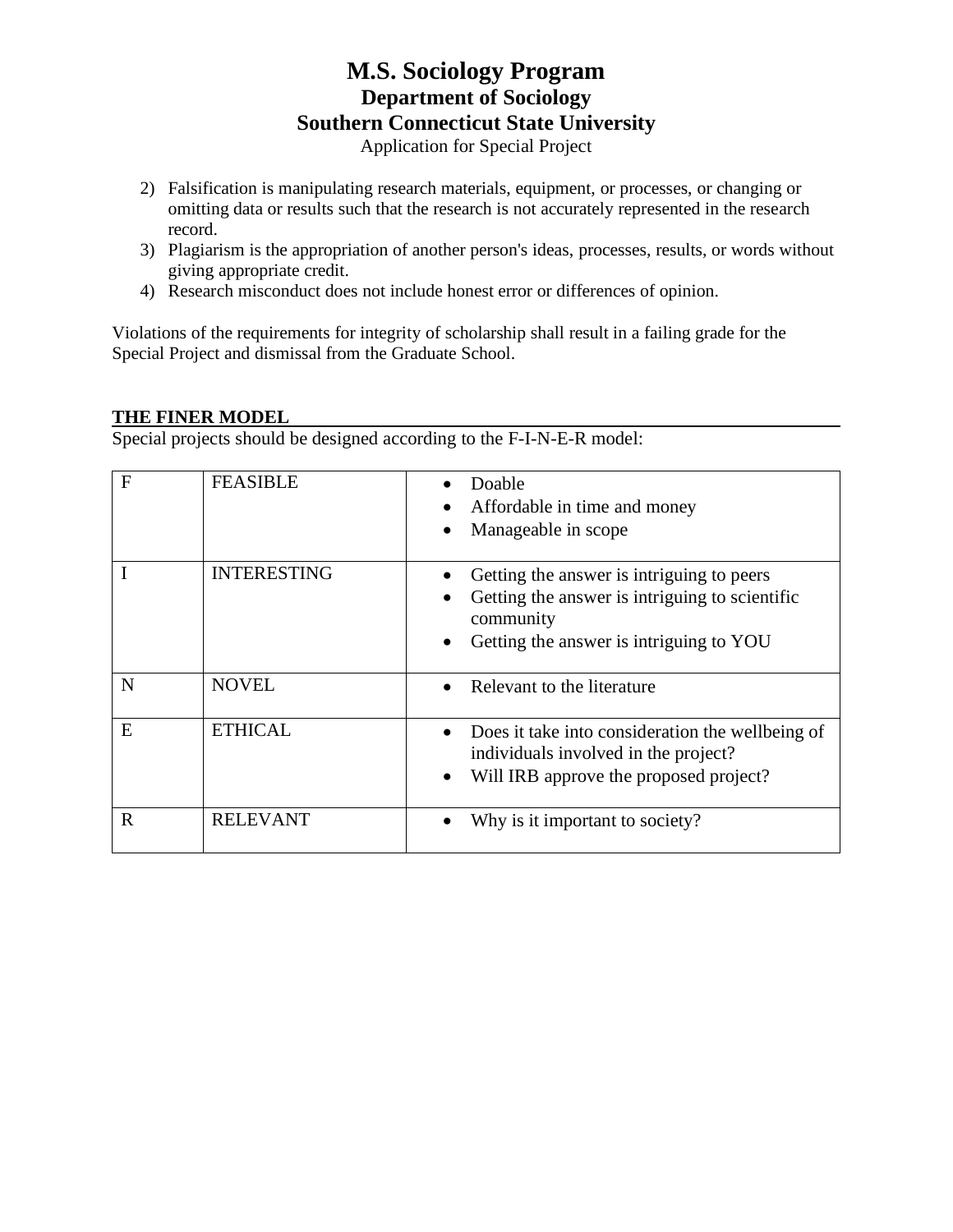| <b>M.S. Sociology Program</b><br><b>Department of Sociology</b><br><b>Southern Connecticut State University</b><br><b>Application for Special Project</b>                                                                                                                                                                                                                                                                                                                                                                                |                      |  |  |  |  |
|------------------------------------------------------------------------------------------------------------------------------------------------------------------------------------------------------------------------------------------------------------------------------------------------------------------------------------------------------------------------------------------------------------------------------------------------------------------------------------------------------------------------------------------|----------------------|--|--|--|--|
| Check Appropriate Semester and Indicate Year<br>Summer<br>Fall<br>Spring                                                                                                                                                                                                                                                                                                                                                                                                                                                                 | <b>YEAR</b>          |  |  |  |  |
| Only matriculated students who have completed SOC 500, SOC 570, and SOC 580 and<br>have maintained at least a "B" (3.0) average are eligible for Special Project. Each Special<br>Project must be approved as an academically sound proposal by the student's Special Project<br>Faculty Advisor, Special Project Faculty Reader, and the Graduate Coordinator. Please note:<br>The application form, properly signed by the individuals concerned, must be submitted to<br>the Graduate Coordinator no later than first day of classes. |                      |  |  |  |  |
| Student's Name:                                                                                                                                                                                                                                                                                                                                                                                                                                                                                                                          | <b>Banner ID:</b>    |  |  |  |  |
| Faculty Supervisor's Name:                                                                                                                                                                                                                                                                                                                                                                                                                                                                                                               |                      |  |  |  |  |
| Faculty Reader's Name:                                                                                                                                                                                                                                                                                                                                                                                                                                                                                                                   |                      |  |  |  |  |
| Credits Completed:                                                                                                                                                                                                                                                                                                                                                                                                                                                                                                                       | As of Semester/Year: |  |  |  |  |
| The following information is submitted to support my application for Special Project:                                                                                                                                                                                                                                                                                                                                                                                                                                                    |                      |  |  |  |  |
| A: Special Project Title:                                                                                                                                                                                                                                                                                                                                                                                                                                                                                                                |                      |  |  |  |  |
| B: Justification and Project Description (Attached on a separate sheet)                                                                                                                                                                                                                                                                                                                                                                                                                                                                  |                      |  |  |  |  |
| C: Signature Approvals:                                                                                                                                                                                                                                                                                                                                                                                                                                                                                                                  |                      |  |  |  |  |
| <b>Student Signature:</b>                                                                                                                                                                                                                                                                                                                                                                                                                                                                                                                | Date:                |  |  |  |  |
| Faculty Supervisor's Signature:                                                                                                                                                                                                                                                                                                                                                                                                                                                                                                          | Date:                |  |  |  |  |
| Faculty Reader's Signature:                                                                                                                                                                                                                                                                                                                                                                                                                                                                                                              | Date:                |  |  |  |  |
| Graduate Coordinator's Name:                                                                                                                                                                                                                                                                                                                                                                                                                                                                                                             |                      |  |  |  |  |
| Graduate Coordinator's Signature:                                                                                                                                                                                                                                                                                                                                                                                                                                                                                                        | Date:                |  |  |  |  |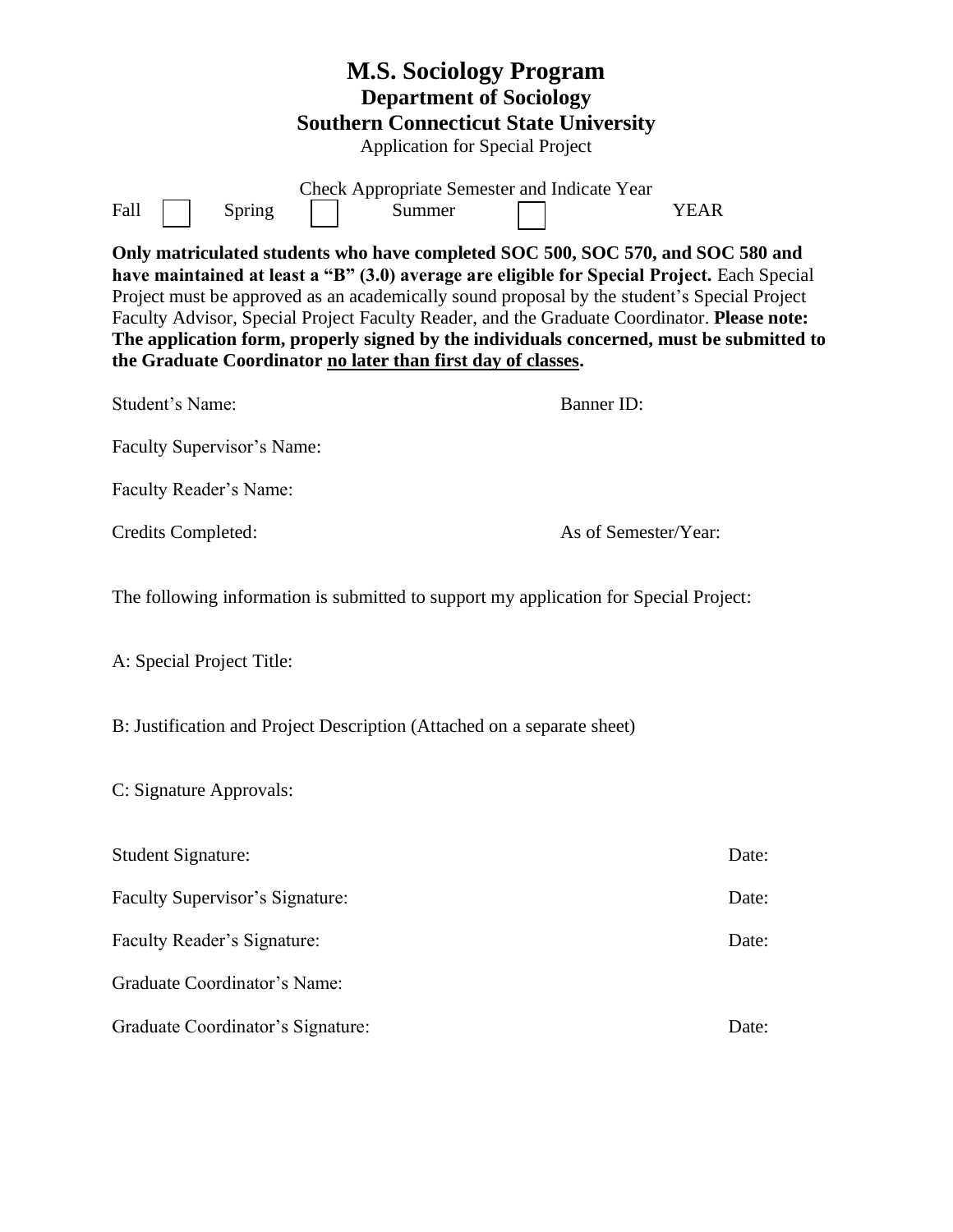### **M.S. Sociology Program Department of Sociology Southern Connecticut State University** Application for Special Project

1. Please describe the proposed project, including the final product. (300 words)

2. Please describe the projects relation to the study of sociology and contribution to broader society. (300 words) ٦

3. Please describe the methodology for assessing student performance. (300 words)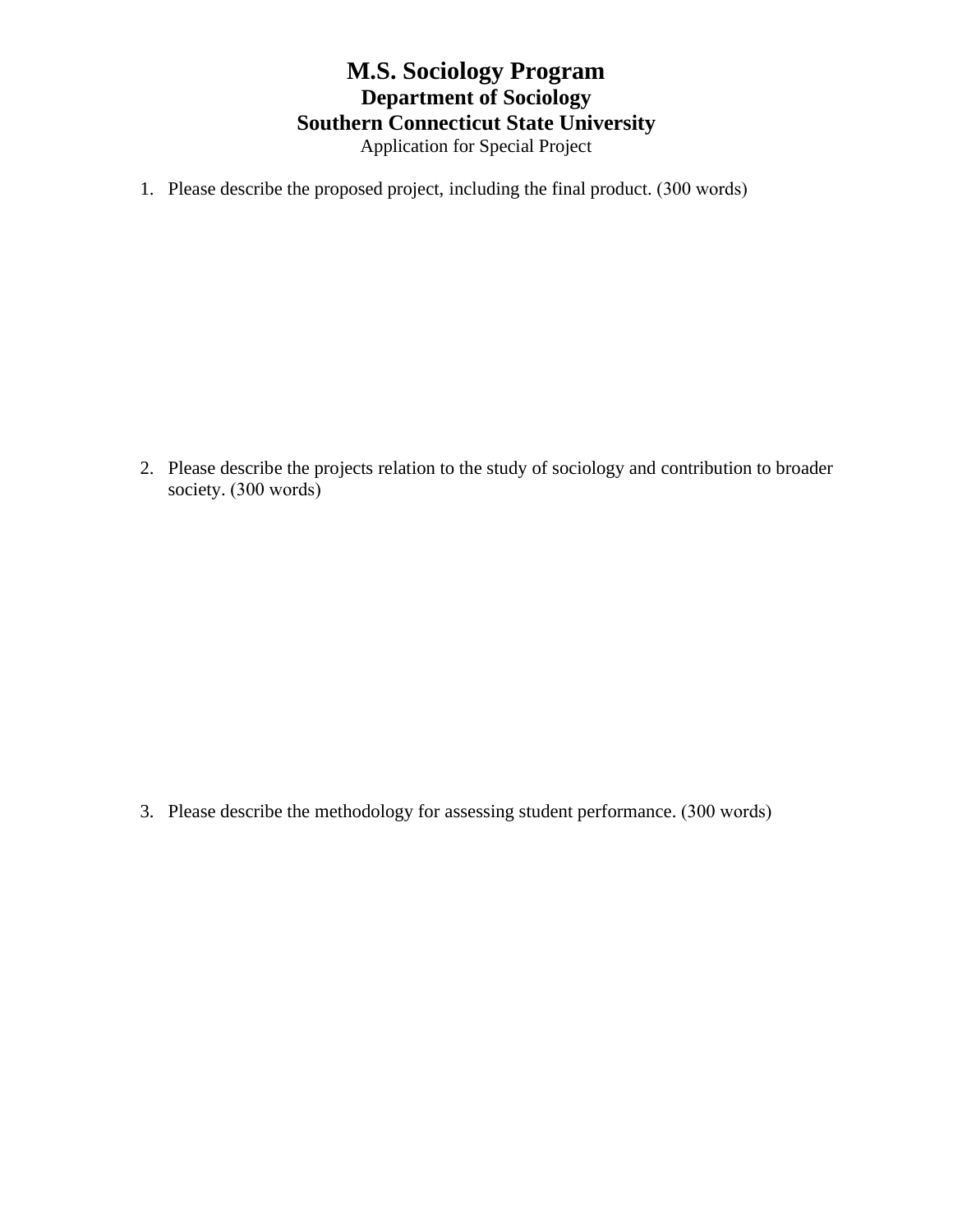### **M.S. Sociology Program Department of Sociology Southern Connecticut State University** Application for Special Project

4. Please describe the role of the faculty supervisor and planned communication schedule for ongoing guidance. (300 words)

5. Please provide a project timeline that details an overview of the project from start to finish (see example).